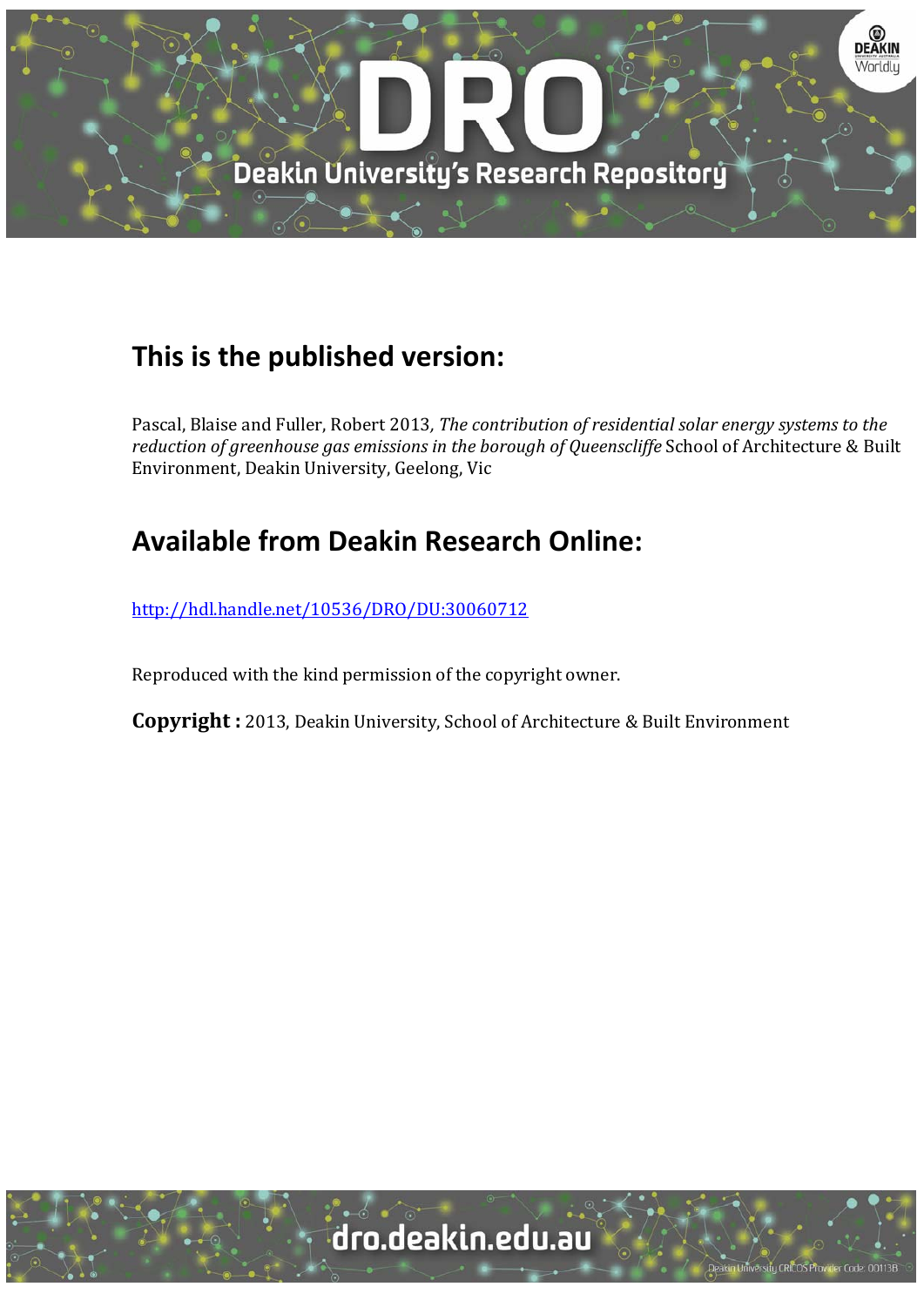## **The contribution of residential solar energy systems to the reduction of greenhouse gas emissions in the Borough of Queenscliffe**

### **Blaise Pascal and Bob Fuller**

School of Architecture and Built Environment, Deakin University, Geelong, Australia October 2013

#### *Introduction*

The Borough of Queenscliffe has identified the importance of reducing its greenhouse gas emissions and aims to become a carbon zero municipality by 2020. For a house, suburb or town to become carbon neutral ideally it produces an equivalent amount of energy from renewable resources to that which it consumes. By increasing the number of solar systems, both photovoltaic (PV) and hot water, in the residential sector, greenhouse gas emissions will be reduced. The number of solar systems located in the Borough of Queenscliffe has been estimated and a database of these systems has been created, including the size and panel orientation. The energy generated by each solar system, in addition to the reductions in greenhouse gas emissions, has been calculated for an average year.

#### *Methodology*

The research methodology adopted is similar to that of Street (2011). NearMap was used to determine the number of PV panels and solar hot water systems on the roofs of the houses in Queenscliff and Point Lonsdale. Nearmap allows the user to view aerial photographs of the Earth at a high resolution. The most recent photographs, taken on 25/2/2012, have been used to calculate the number of solar systems in the Borough. In addition to recording the number of solar systems, the address, orientation and, in the case of solar hot water systems, whether it was a roof- or ground-mounted tank has also been recorded. An earlier NearMap aerial photograph (9/11/2009) has been used to determine the growth of solar system installations in the Borough.

To estimate a PV system size (kW) and the annual energy (kWh) generated from a known number of panels, it is necessary to estimate the average panel wattage (W). Panel wattage can vary depending on the installer. Without information about each individual system, certain assumptions were necessary for this study. The average panel wattage was determined by phoning three solar PV system installers on the Bellarine Peninsula and asking them what was the common panel wattage they used in the area. In the last five years, the average panel size was found to be 250 W. Prior to 2007, one company had been installing 150 W panels, but since the number of these had been small, this study has assumed that the average panel size was 250 W. Using the average panel wattage, the system size (kW) on each house was estimated by multiplying the number of panels by the average panel wattage.

With the system size, it was then possible to calculate the annual energy generation by using the estimate of average daily energy production for PV systems located in Melbourne (CEC, 2012). Interpolation was used to estimate the output of non-standard system sizes. It was also assumed that trees and neighbouring buildings did not shade the panels and that they were not inclined at angles of less than 10°. These assumptions were made due to the limitations of Nearmap. The orientation of the systems was not considered since most panels faced a direction between northwest and northeast. The reduction in greenhouse gas emissions was calculated by multiplying the total energy produced (kWh) by the PV systems by the average amount of CO<sub>2-e</sub> emitted per kWh of electricity in Victoria using brown coal i.e. 1.37 kg (DCCEE, 2010, Table 40).

Since it was not possible to identify if a solar hot water system was gas- or electric-boosted with Nearmap, it was decided to assume that all the solar hot water systems would be gas-boosted. Gas hot water systems are the most common hot water systems in Victoria. Each gas-boosted solar hot water system has been assumed to be capable of saving 60% of the energy and associated emissions used to produce hot water (Sustainability Victoria, 2011). The annual energy used by a standard gas-boosted hot water heater in a medium-sized household was found on average to be 7023 kWh (25.3 GJ) (Wilkenfeld, 2005). The amount of energy that is saved by a solar hot water gas-boosted system has been calculated by multiplying the percentage savings with the average energy used for a gas-boosted system. The reduction in greenhouse gas emissions was calculated by multiplying the total energy saved (GJ) by the solar hot water systems by the average amount of CO<sub>2</sub>-e emitted per GJ using gas in Victoria i.e. 51.33 kg (DCCEE, 2010, Table 2).

#### *Solar System Numbers*

Figures 1 and 2 show the number of solar power systems installed in Point Lonsdale and Queensliff respectively. The yellow dots indicate photovoltaic panels, green dots indicate solar hot water systems and the pink dots indicate both types of system. It is interesting to note that a high concentration of solar power systems are found on the north side of Point Lonsdale where more recent houses have been built.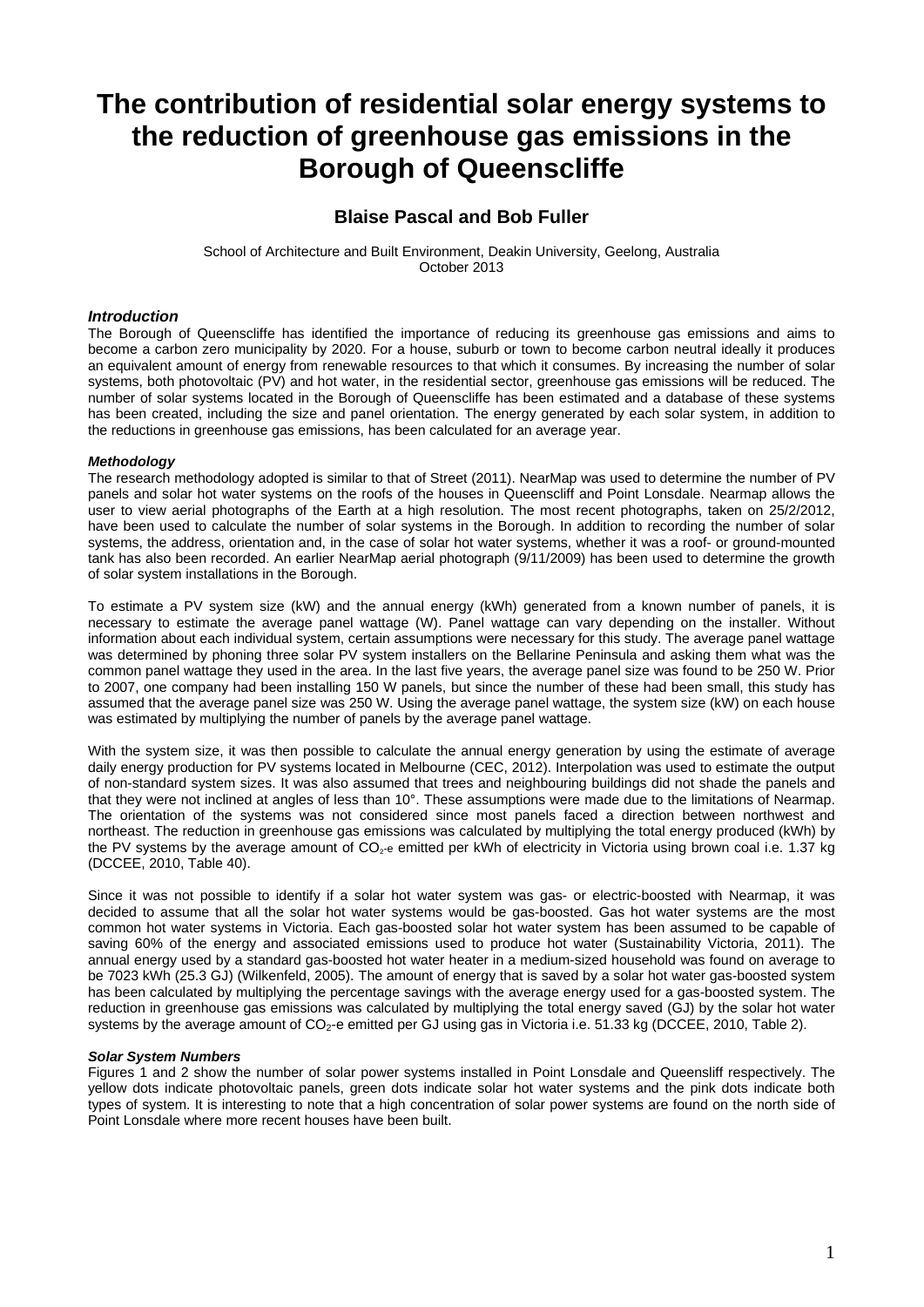

**Figure 1: Distribution of solar PV and hot water systems in Point Lonsdale on the 25/2/2012**



**Figure 2: Distribution of solar PV and hot water systems in the Queenscliff on the 25/2/2012**

At the end of 2009 there were 39 dwellings with solar PV systems, 33 of which were located in Point Lonsdale. At the same time, 53 dwellings had solar hot water systems, 37 of which were located in Point Lonsdale. By February 2012, the number of solar PV and solar hot water systems installed in the Borough had increased significantly. There were 133 and 104 solar PV and hot water systems respectively in the two towns (Table 1). The number of solar PV panels installed varied between four and 30 panels. In early 2012, according to Morton (2012), approximately one in twenty Victorian houses had solar PV panels, compared with nearly one in ten nationally (Morton, 2012). In 2011, there were 2745 private dwellings in the Borough (profile\_id, 2013), indicating that only 4.8% had solar PV systems on their roofs. It should be remembered that over half of the Borough's private dwellings are classified as unoccupied since they are holiday houses. In 2008, 7% of Australian households used solar energy for heating water (ABS, 2010). In early 2012, 104 private dwellings in the Borough had solar hot water heaters. If it is assumed that only occupied houses in the Borough have installed a solar water heater, this means that nearly 8% of households used this solar technology. The majority of the solar hot water systems had two panels, but some had a single panel while the maximum number was three. These figures indicate that while there has been a lower uptake of solar PV technology in the Borough than in Victoria and nationally, use of solar water heating is comparable with the national average.